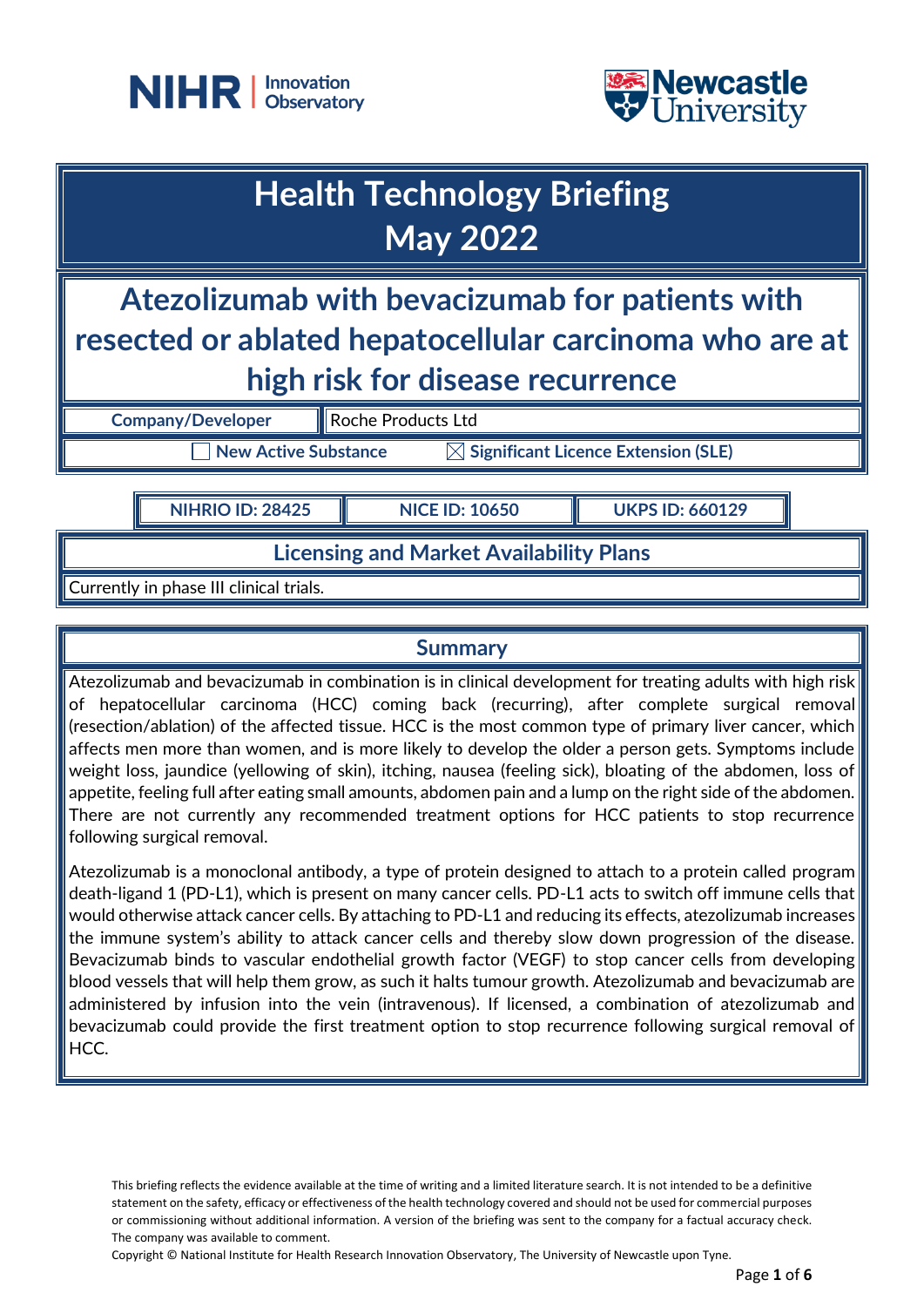



#### **Proposed Indication**

֦

Adjuvant therapy for adult patients with completely resected or ablated HCC who are at high risk for disease recurrence.<sup>1</sup>

## **Technology**

#### **Description**

Atezolizumab (Tecentriq) is an Fc-engineered, humanised immunoglobulin G1 (IgG1) monoclonal antibody that directly binds to PD-L1 and provides a dual blockade of the PD-1 and B7.1 receptors, releasing PD-L1/PD-1 mediated inhibition of the immune response, including reactivating the antitumour immune response without inducing antibody-dependent cellular cytotoxicity. Binding of PD-L1 to the PD-1 and B7.1 receptors found on T-cells and antigen presenting cells suppresses cytotoxic T-cell activity, T-cell proliferation and cytokine production. 2

Bevacizumab (Avastin) binds to vascular endothelial growth factor (VEGF), the key driver of vasculogenesis and angiogenesis, and thereby inhibits the binding of VEGF to its receptors, Flt-1 (VEGFR-1) and KDR (VEGFR-2), on the surface of endothelial cells. Neutralising the biological activity of VEGF regresses the vascularisation of tumours, normalises remaining tumour vasculature, and inhibits the formation of new tumour vasculature, thereby inhibiting tumour growth.<sup>3</sup>

Atezolizumab and bevacizumab are currently in phase III clinical development for the adjuvant treatment of adults with completely resected or ablated HCC who are at high risk for disease recurrence. In the phase III clinical trial (NCT04102098, IMbrave050) patients receive 1200mg atezolizumab and 15mg/kg bevacizumab by intravenous (IV) infusion on Day 1 of each 21-day cycle.<sup>1</sup>

#### Key Innovation

While curative for some patients, resection and ablation are associated with high rates of recurrence. HCC is currently the only cancer with no proven adjuvant therapy after potentially curative resection.<sup>4</sup> If licensed atezolizumab and bevacizumab would offer the first treatment option for this population.

#### Regulatory & Development Status

Atezolizumab in combination with bevacizumab, paclitaxel and carboplatin is licensed in the UK for the first-line treatment of adults with metastatic, non-squamous non-small cell lung cancer (NSCLC). Atezolizumab in combination with bevacizumab is also licensed in the UK for the treatment of adults with advanced or unresectable HCC who have not received prior systemic therapy.<sup>2</sup>

Atezolizumab is licensed in the UK, both as a monotherapy and in combinations, for the treatment of adults with: 2

- Locally advanced or metastatic urothelial carcinoma
- Early-stage NSCLC
- Metastatic NSCLC
- First-line treatment for extensive-stage small cell lung cancer
- Unresectable locally advanced or metastatic triple-negative breast cancer
- Advanced or unresectable HCC who have no received prior systemic therapy

Bevacizumab is licensed in the UK, both as a monotherapy and in combinations, for the treatment of adults with: 3

Metastatic carcinoma of the colon or rectum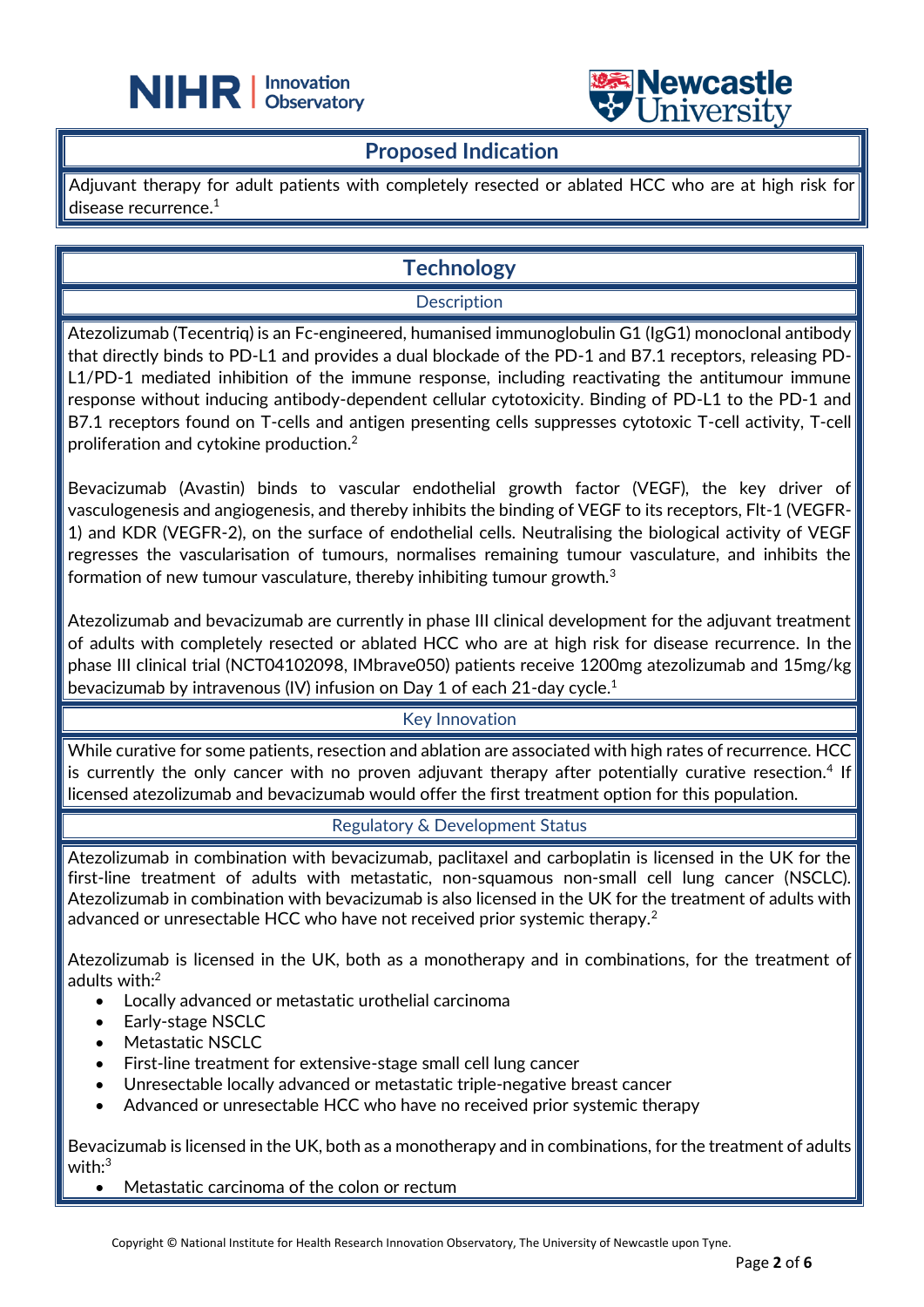



- First-line treatment for metastatic breast cancer
- First-line treatment for unresectable, advanced or recurrent NSCLC

֦

- First-line treatment for advanced and/or metastatic renal cancer
- First-line treatment for advanced epithelial ovarian, fallopian tube or primary peritoneal cancer
- Recurrent epithelial ovarian, fallopian tube or primary peritoneal cancer
- Persistent, recurrent or metastatic carcinoma of the cervix

Atezolizumab in combination with bevacizumab is in phase II and III clinical development for appendix adenocarcinoma, rare solid tumours including human papillomavirus (HPV)-related carcinomas, head and neck neoplasms, and rectal cancer, amongst others.<sup>5</sup>

## **Patient Group**

#### Disease Area and Clinical Need

HCC is the commonest type of primary liver cancer, affecting the main liver cells called hepatocytes.<sup>6</sup> Symptoms include weight loss, jaundice, itching, nausea, bloating of the abdomen, loss of appetite, feeling full after eating small amounts, abdomen pain and a lump on the right side of the abdomen.<sup>7</sup> It is more likely to develop in men than in women and becomes more common as a person ages. $6$  Other risk factors of developing HCC include liver cirrhosis, smoking, being overweight or obese, excessive alcohol, nonalcoholic fatty liver disease, and infection with hepatitis viruses.<sup>8</sup>

In England, 2020-21, there were 7,736 finished consultant episodes (FCE) of malignant neoplasm of liver and intrahepatic bile ducts (ICD-10 code C22.0) resulting in 18,483 FCE bed days and 1,530 day cases.<sup>9</sup> In the UK, 2016-18, there were 5,635 deaths every year from liver cancer.<sup>10</sup>

There are no UK-wide statistics for liver cancer survival, however the following survival statistics (with treatment) are taken from the 2012 European Clinical Practice Guidelines for HCC:<sup>11,12</sup>

- Barcelona Clinic Liver Cancer (BCLC) stage 0 (very early stage; Child-Pugh A) 70-90% will survive ≥5 years
- BCLC stage A (early stage; Child-Pugh A-B) 50-70% will survive ≥5 years
- BCLC stage B (intermediate stage; Child-Pugh A-B) Median survival 20 months
- BCLC stage C (advanced stage; Child-Pugh A-B) Median survival 6-11 months

Recommended Treatment Options

Atezolizumab in combination with bevacizumab is indicated for the treatment of adult patients with advanced or unresectable HCC who have not received prior systemic therapy, however, there are currently no interventions recommended by NICE for HCC following surgical resection or ablation.<sup>13</sup>

| <b>Clinical Trial Information</b> |                                                                                                                                                                                                                                                                                                                                                                                                                                                            |
|-----------------------------------|------------------------------------------------------------------------------------------------------------------------------------------------------------------------------------------------------------------------------------------------------------------------------------------------------------------------------------------------------------------------------------------------------------------------------------------------------------|
| Trial                             | <b>IMbrave050; NCT04102098; 2019-002491-14; A Phase III, Multicenter,</b><br>Randomized, Open-Label Study of Atezolizumab (Anti-PD-L1 Antibody) Plus<br>Bevacizumab Versus Active Surveillance as Adjuvant Therapy in Patients With<br>Hepatocellular Carcinoma at High Risk of Recurrence After Surgical Resection<br>or Ablation<br><b>Phase III - Active, not recruiting</b><br>Location(s): 8 EU countries, Canada, United States, and other countries |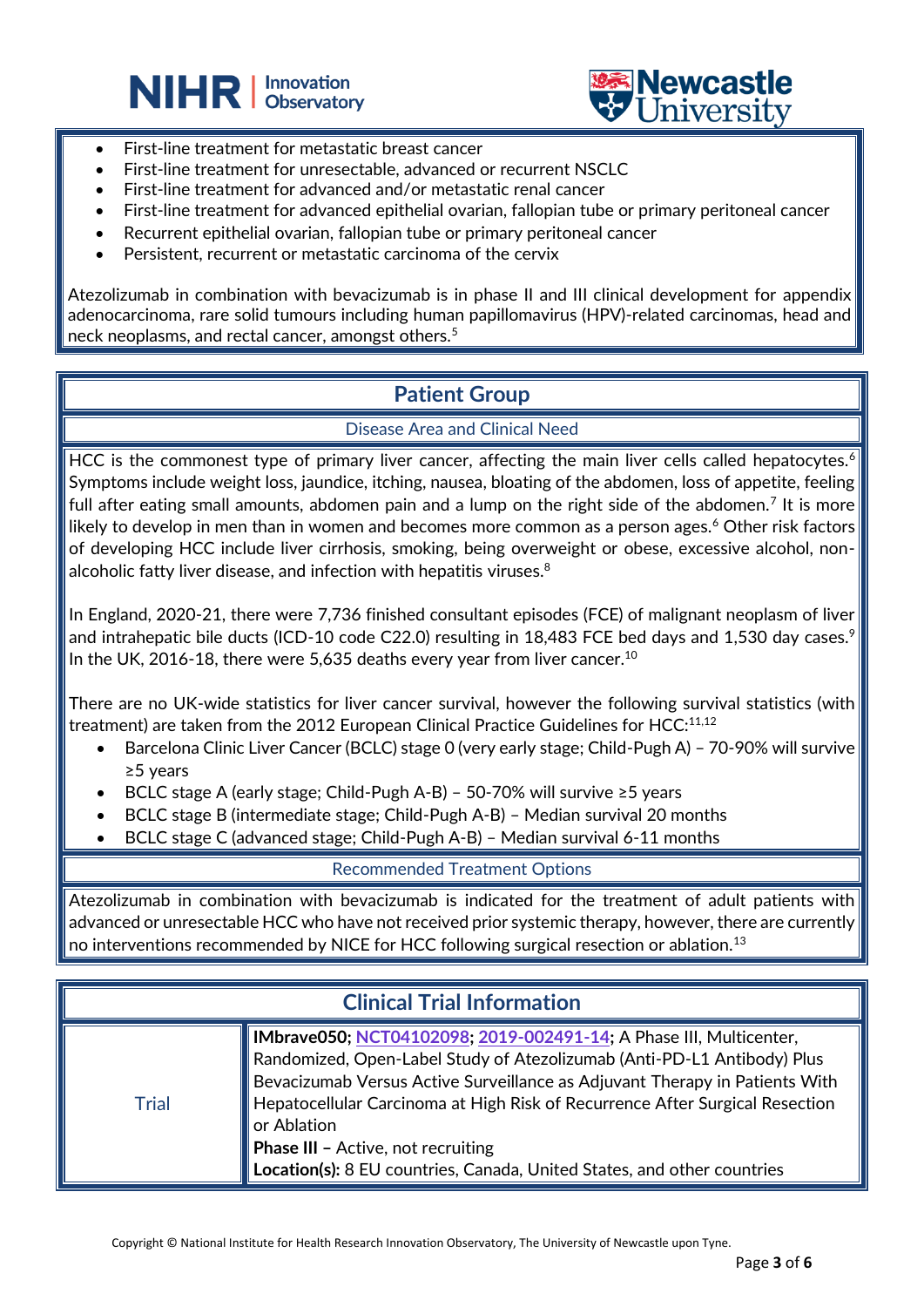



|                     | <b>CHITACTOTA</b>                                                                                                                                                                                                                                                                                                                                                                                                                 |
|---------------------|-----------------------------------------------------------------------------------------------------------------------------------------------------------------------------------------------------------------------------------------------------------------------------------------------------------------------------------------------------------------------------------------------------------------------------------|
|                     | Primary completion date: September 2023                                                                                                                                                                                                                                                                                                                                                                                           |
| <b>Trial Design</b> | Randomised, open label treatment, parallel assignment                                                                                                                                                                                                                                                                                                                                                                             |
| Population          | N=668 (actual); ages 18 years and older; participants with a first diagnosis of<br>HCC who have undergone either curative resection or ablation within 4-12<br>weeks prior to randomisation; high risk for HCC recurrence                                                                                                                                                                                                         |
| Intervention(s)     | 1200mg atezolizumab administrated by intravenous (IV) infusion on Day<br>1 of each 21-day cycle.<br>15mg/kg bevacizumab administrated by IV infusion on Day 1 of each<br>21-day cycle.                                                                                                                                                                                                                                            |
| Comparator(s)       | No intervention (active surveillance).                                                                                                                                                                                                                                                                                                                                                                                            |
|                     |                                                                                                                                                                                                                                                                                                                                                                                                                                   |
| Outcome(s)          | Primary outcome measures:<br>Recurrence-Free Survival (RFS), as Determined by Independent Review Facility<br>(IRF) [ Time Frame: Baseline up to approximately 39 months ]<br>RFS is defined as the time from randomization to the first documented<br>occurrence of intrahepatic or extrahepatic HCC as determined by an IRF, or<br>death from any cause (whichever occurs first).<br>See trial record for full list of outcomes. |
| Results (efficacy)  |                                                                                                                                                                                                                                                                                                                                                                                                                                   |

## **Estimated Cost**

Atezolizumab 1200mg/20ml concentrate for solution for infusion vial NHS indicative price is £3,807.69 (hospital only) and a 840mg/14ml concentrate for solution for infusion vial is £2665.38 (hospital only). $^{\rm 14}$ 

Bevacizumab 100mg/4ml solution for infusion vial NHS indicative price is between £205.55 and £242.66 (hospital only).<sup>15</sup>

## **Relevant Guidance**

#### NICE Guidance

- NICE technology appraisal in development. Pembrolizumab for adjuvant treatment of hepatocellular carcinoma (ID3994). Expected publication date TBC.
- NICE technology appraisal in development. Nivolumab for adjuvant treatment of high-risk hepatocellular carcinoma after liver resection or ablation (ID3858). Expected publication date: February 2024.

#### NHS England (Policy/Commissioning) Guidance

- NHS England. Clinical Commissioning Policy: The use of Stereotactic Ablative Radiotherapy (SABR) as a treatment option for patients with Hepatocellular carcinoma or Cholangiocarcinoma. 16022/P. 2016.
- NHS England. 2013/14 NHS Standard Contract for Cancer: Chemotherapy (Adult). B15/S/a.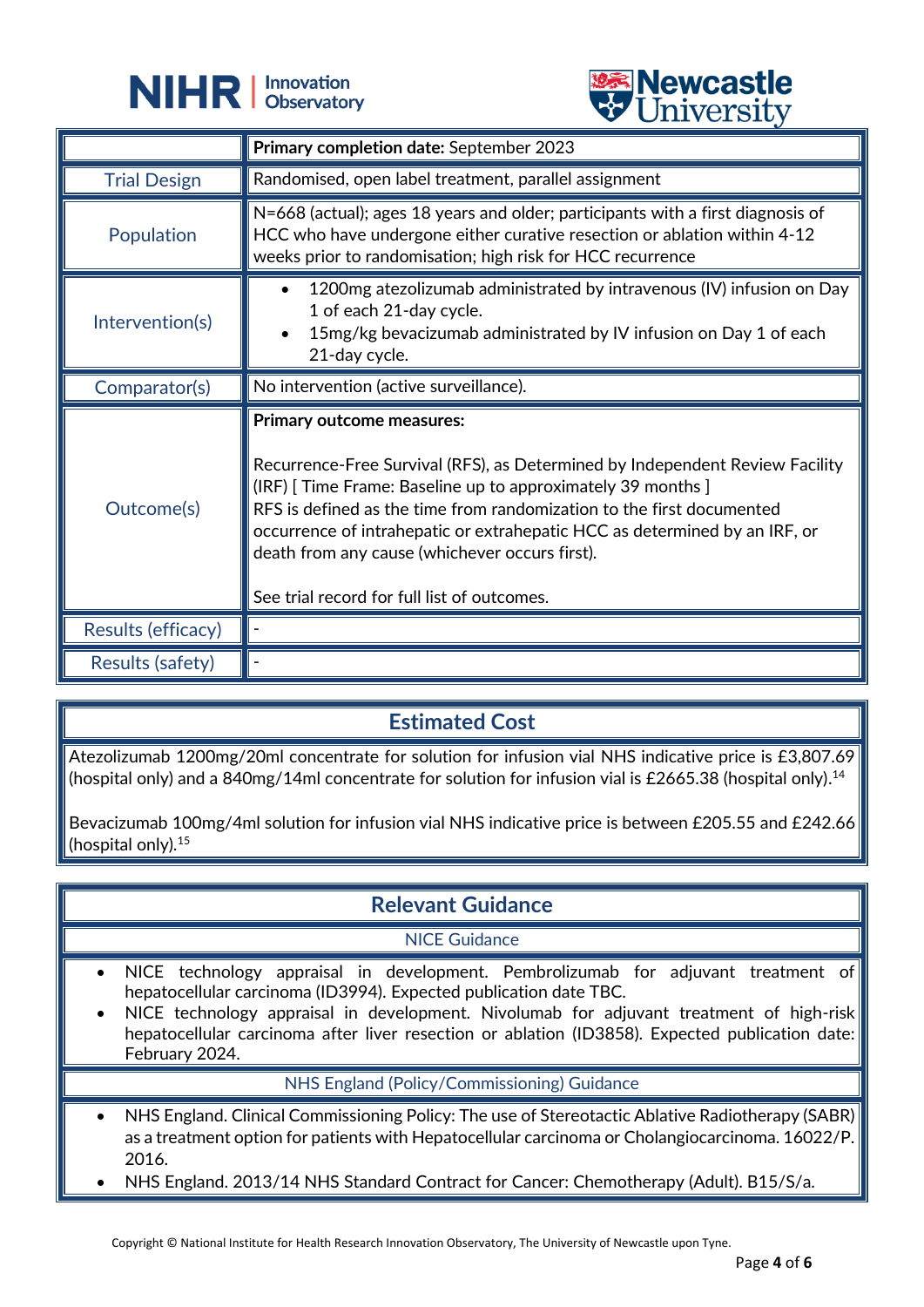



#### **Other Guidance**

- The European Society of Medical Oncology (ESMO). Updated treatment recommendations for hepatocellular carcinoma (HCC) from the ESMO Clinical Practice Guidelines. 2021.<sup>16</sup>
- The European Association for the Study of the Liver (EASL). EASL Clinical Practice Guidelines: Management of hepatocellular carcinoma. 2018.<sup>17</sup>
- The American Association for the Study of Liver Diseases (AASLD). AASLD guidelines for the treatment of hepatocellular carcinoma. 2018.<sup>18</sup>
- Hepatocellular Carcinoma: Therapeutic Guidelines and Medical Treatment. 2017.<sup>19</sup>

֦

## **Additional Information**

#### **References**

| $\mathbf{1}$   | Clinicaltrials.gov. A Study of Atezolizumab Plus Bevacizumab Versus Active Surveillance as     |
|----------------|------------------------------------------------------------------------------------------------|
|                | Adjuvant Therapy in Patients With Hepatocellular Carcinoma at High Risk of Recurrence After    |
|                | Surgical Resection or Ablation (IMbrave050). Trial ID: NCT04102098. Status: Active, not        |
|                | recruiting. Available from: https://clinicaltrials.gov/ct2/show/NCT04102098 [Accessed 19       |
|                | Apr 2022].                                                                                     |
| $\overline{2}$ | European Medicines Compendium (emc). Tecentriq 1,200 mg concentrate for solution for           |
|                | infusion. 2022. Available from: https://www.medicines.org.uk/emc/product/8442/smpc             |
|                | [Accessed 20 Apr 2022].                                                                        |
| 3              | European Medicines Compendium (emc). Avastin 25mg/ml concentrate for solution for              |
|                | infusion. 2022. Available from: https://www.medicines.org.uk/emc/medicine/15748/SPC/           |
|                | [Accessed 20 Apr 2022].                                                                        |
| 4              | Hack SP, Spahn J, Chen M, Cheng A-L, Kaseb A, Kudo M, et al. IMbrave 050: a Phase III trial of |
|                | atezolizumab plus bevacizumab in high-risk hepatocellular carcinoma after curative             |
|                | resection or ablation. Future Oncology. 2020;16(15):975-89. Available from:                    |
|                | https://doi.org/10.2217/fon-2020-0162.                                                         |
| 5              | Clinicaltrials.gov. Phase II and III clinical development of atezolizumab and bevacizumab.     |
|                | Available from:                                                                                |
|                | https://clinicaltrials.gov/ct2/results?term=Atezolizumab+and+Bevacizumab&recrs=b&recrs=        |
|                | a&recrs=f&recrs=d&recrs=e&age_v=&gndr=&type=&rslt=&phase=1&phase=2&Search=Appl                 |
|                | $\underline{v}$ [Accessed 20 Apr 2022].                                                        |
| 6              | Cancer Research UK. Types of liver cancer. 2021. Available from:                               |
|                | https://www.cancerresearchuk.org/about-cancer/liver-cancer/types [Accessed 14 Feb              |
|                | 2022].                                                                                         |
| $\overline{7}$ | Cancer Research UK. Symptoms of liver cancer. 2021. Available from:                            |
|                | https://www.cancerresearchuk.org/about-cancer/liver-cancer/symptoms [Accessed 14 Feb           |
|                | 2022].                                                                                         |
| 8              | Cancer Research UK. Risks and causes of liver cancer. 2022. Available from:                    |
|                | https://www.cancerresearchuk.org/about-cancer/liver-cancer/risks-causes [Accessed 20 Apr       |
|                | 2022].                                                                                         |
| 9              | NHS Digital. Hospital Admitted Patient Care Activity, 2020-21. Available from:                 |
|                | https://digital.nhs.uk/data-and-information/publications/statistical/hospital-admitted-        |
|                | patient-care-activity/2020-21 [Accessed 09 Dec 2021].                                          |